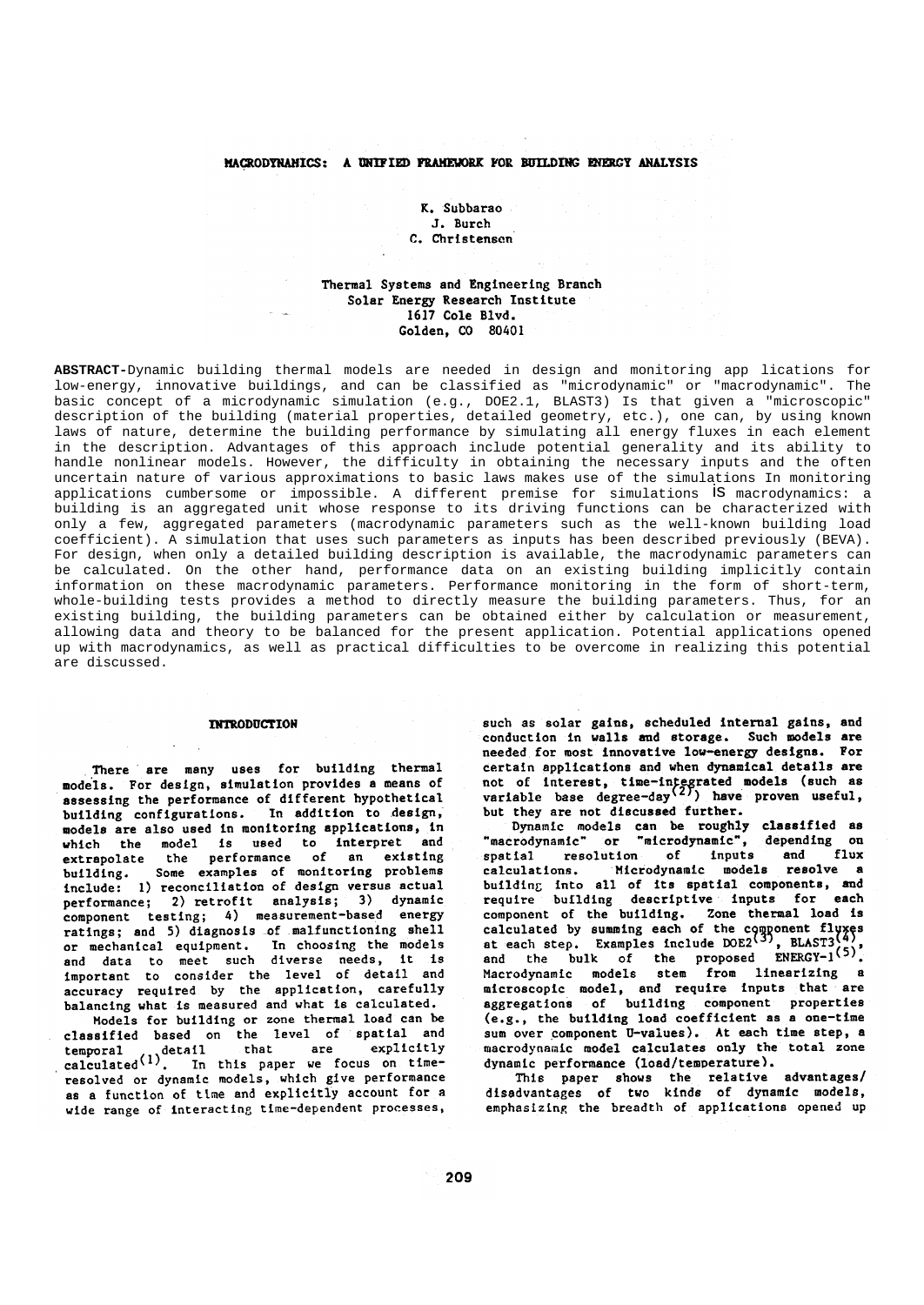by the more flexible macrodynamic approach. First, we fully examine the question of aggregation of descriptive parameters, pointing out that a natural heirachy of building thermal parameters exists on material property (most detailed), component, or zone level (most aggregated). For component and zone parameters, they can be measured or calculated -om a known set of detailed values. This multireled feature can be fully exploited if the model structure allows entering the simulation at any of these levels. Next, we examine the strengths and weaknesses of both the microdynamic and macrodynamic models. In concluding our study some of the applications and steps needed for the implementation of macrodynamic approaches are stated.

## LEVELS OF AGGREGATION

Descriptive parameters of a building exist on three increasingly-aggregated levels: 1) material properties, such as conductivity, specific heat, index of refraction, which must be accompanied by relevant geometry of all materials; 2) component parameters, such as the U-value of a wall, or the net transmission of a glazing; and 3) zone<br>parameters, such as the load coefficient and effective solar aperture area. It is useful to define these levels, because the parameters can both be: 1) directly measured; or 2) for component and zone parameters, calculated from the next detailed set of parameters, if these more detailed parameters are known or simply assumed, as in the design.

Measurement subsumes many details not of direct interest into measured aggregated descriptive parameters. This is true on both component and zone levels. Wall component parameters such as value, measured with standardized tests, are all

: needs to know to accurately compute component fluxes. While a comparison between measured and calculated values helps in understanding wall details (e.g., multi-dimensional and bridging affects), the measured values subsume the wall details and can be used directly. Similarly, zone parameters can be measured by suitable short-term In general, required measurements for tests. determining zone parameters depend both on the particular system and upon the macrodynamic model<br>to be used<sup>(1)</sup>. Zone parameters will depend on many unknown details, such as convective coupling to closets and around furniture, solar irradiance in<br>occupied and hence "cluttered" zones, etc. The measured values subsume these details, which are usually of no direct interest.

The idea of macroscopic parameters as<br>aggregates of microscopic details is very common, and it is worth discussing analogies from other fields. In many cases the relationships between these parameter levels can be exactly formulated. For example, the moment of inertia of a solid (macro level) is expressed as a weighted integral over its mass distribution (micro level). The moment of inertia can be calculated from the details if available, or it can be measured directly as the response to torques, obviating the need to know the exact mass distribution. The exact relation that exists between micro and macro levels allows calculation of the change in the ent of inertia for given changes to the object, in though the total mass distribution is not

known. In other cases, particularly where a valid. soluble theory does not exist, the relationship<br>between micro and macro levels is empirical and approximate. An example is the flow of air between building zones, or the reaction rate of exploding gases. In these cases, direct measurement on the appropriate macro level is one way to overcome the lack of or difficulty of applying a more basic theory.

Whether a quantity is microscopic or<br>macroscopic depends on the scale of the quantity  $or$ relative to the desired results of the analysis. Heat capacity of a material, for example, is a macroscopic quantity from the point of view of a solid state scientist, to be calculated from the properties of the constituents of the solid. However, from the point of view of a building analyst wanting total building loads, heat capacity is a microscopic quantity whose measured value is input to a microscopic building model. Similarly, the convective bulk-air coefficient is a macroscopic quantity from the point of view of someone addressing the details of fluid flow, but is a microscopic parameter for component-based building energy simulation.

## MICRODYNAMIC SIMULATIONS

The basic premise of microdynamic simulations is that given a detailed microscopic description of the building, one can apply the well-known laws of energy and mass transfer to determine building performance by simulating every mechanism in every component. Microdynamic simulation is essential for research and development needs. A major advantage of microscopic approaches is that for sufficiently simple structures where requisite inputs are known, simplifying assumptions can be<br>either eliminated, minimized, or introduced at will. Microdynamic simulations are thus needed to verify the accuracy of the simplifying assumptions introduced in macrodynamic approaches. Such modelmodel comparisons, for example, have been performed<br>in testing degree-day models  $\binom{6}{0}$  and in determining<br>impact of variable convection coefficients  $\binom{7}{1}$ .

A major weakness of microdynamic models is that they generally require inputs on the material<br>properties level for all conduction/radiation components. As a result, literally hundreds of numbers are required for description of the entire building, making it essentially impossible to measure the correct values for any given building. Often, the required building description is not available, as in many retrofit problems. Even when a detailed building description is available, one is still forced to input "typical" or "handbook" values, which can have large<br>uncertainty. Even when component measurements are available, they cannot generally be input to the simulation.

Further, the proliferation of parameters is clearly contradictory to providing intuitive guidance to a designer as to how or why the building model performs the way it does. **The** designer is forced to employ a "trial and error" search in a complex parameter space, changing parameters and re-simulating. It is much more useful to aggregate these hundreds of numbers into a small number of macro-level descriptors whose values govern performance and can be intuitively grasped. A good example is the total building load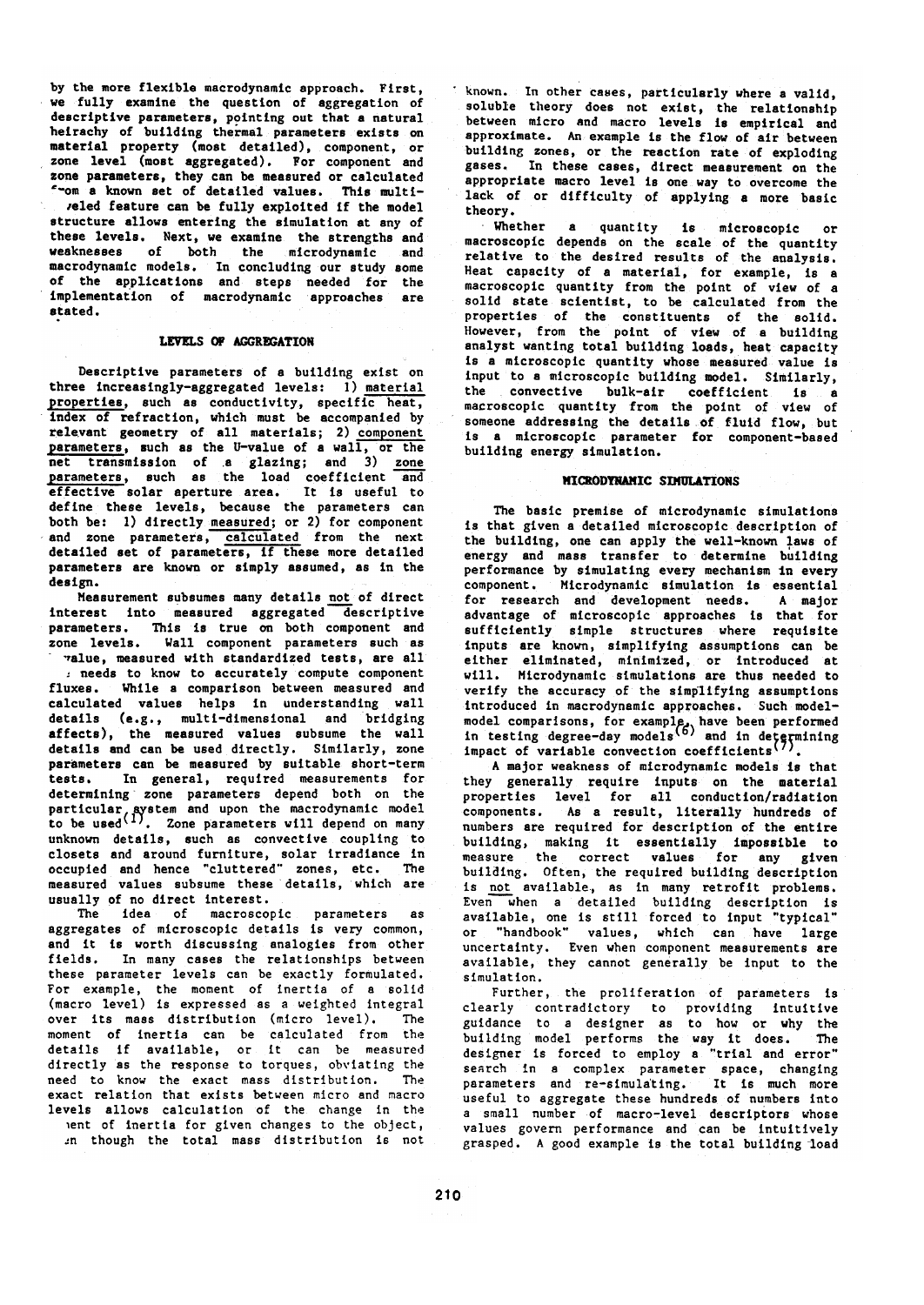coefficient, which, for a massless, non-solar<br>building is the sole parameter one needs to predict performance accurately. Indeed, DOE and BLAST both provide the load coefficient for design guidance, but do not use this macro-level parameter in the simulation.

Perhaps the gravamen against microdynamics is that it is at best cumbersome to use these models in monitoring applications, as shown in Fig. 1. Zone-level performance data has only a few degrees of freedom, which describe its aggregated response to temperature, solar radiation, etc. Such<br>routinely available data is clearly insufficient for "measuring" the correct inputs to a microdynamic simulation, which typically has hundreds of degrees of freedom. One is forced to arbitrarily choose which inputs to "adjust" in minimizing the difference between actual and Microdynamic parameters will generally model. affect several of the zone response features. For example, mass conductivity affects not only the zone U-value, but also the storage in thermal mass from overheated periods and from solar. While engineering judgment can somewhat reduce the arbitrariness in adjusting the inputs, we believe it is, in general, not feasible to sequentially adiust micro-level parameters to fit zone temperature/auxiliary data.

The mismatch in degree of freedom between performance data and micro-level inputs shown in Fig. 1 has the additional consequence that has proven impossible in practice to convincingly<br>"validate" microdynamic simulations. Because one is never sure that the inputs correspond to those in the "real building", disagreement between model/ data does not indicate model errors. Error limits can be as large as a factor of 2 or as small as 20% in extended validation studies. Similarly. agreement between data and model does not necessarily indicate correct model inputs (due to the possibility of compensating errors). Mechanism level models are validated by comparison with carefully<br>experiments<sup>(8)</sup>. mechanism level

### MACRODYNAMIC MODELS

For specificity, we shall base the discussion of macrodynamic models on BEVA (Building Element<br>Vector Analysis  $\binom{9,10}{7}$ . BEVA makes the assumption that some of the heat transfer processes are linear, i.e., material properties, and surface transfer coefficients are independent  $\circ$  f temperature and time. BEVA then aggregates wall layer and surface properties into three relevant transfer functions at zero and diurnal frequency: heat flow at the interior surface in response to outdoor temperature, indoor temperature, and solar radiation. Only eight parameters are required to describe, these transfer functions, in most<br>cases (9). Similarly, BEVA aggregates the Similarly, BEVA aggregates the component transfer functions into similarly-defined zone transfer functions, also needing eight parameters for full characterization. The zone parameters are vector sums of component vectors, weighted to correctly account for geometrically-<br>dependent convection/ radiation splitting (9). Note that a macrodynamic building model, based on input of zone level thermal parameters, can be used not only when zone parameters are known, but also when either material properties or component level



Fig. 1. Schematic of Microdynamic Methods. Building performance is calculated from material properties (upper row) without intermediate access to component or building effective parameters. There is no inverse process to determine inputs from performance data (lower row).

parameters are known. The directly used zone parameters are calculated from detailed levels before the simulation begins. The validity of the<br>linearity assumption must be tested against microdynamic models not making such assumptions.<br>Such tests have been and are being done (6,11).

It should be noted that only the linear conduction/radiation aspects are aggregated into the "whole zone" parameters. Non-linear effects or effects of much different time scales (e.g., ground coupling) are easily included in the BEVA framework by explicit calculation, as in microdynamic approaches. Infiltration, for example, could be included in the steady state load coefficient, in an "average value" sense, or it can be explicitly separated and treated by a non-linear model, such<br>as (12). Other effects that are incorporated in the BEVA framework include non-linear air flows movable insulation, between zones, temperature/humidity dependent equipment efficiency<br>models, and mechanical equipment controls (10).

The multi-leveled structure of BEVA is shown in Fig. 2. In this framework, component parameters can be gotten either from material properties and layer description, or directly from hot-box measurement. Similarly, the zone parameters can be either calculated from component values, or can be measured directly from the response of the zone to the various driving forces.

# POTENTIALS OF MACRODYNAMICS

For design problems, macrodynamic models offer several advantages over microdynamic approaches. From a computer hardware perspective,  $\overline{\mathbf{a}}$ macrodynamic model is generally an order of magnitude quicker to execute, and requires somewhat smaller memory. More importantly, the building parameters form a natural basis for intuitively guiding improvement of the design. A little experience determines what mass-related parameters are required for damping temperature swings. The designer can then quickly iterate the design until the correct parameter values are attained, without the need to explicitly calculate temperature swings.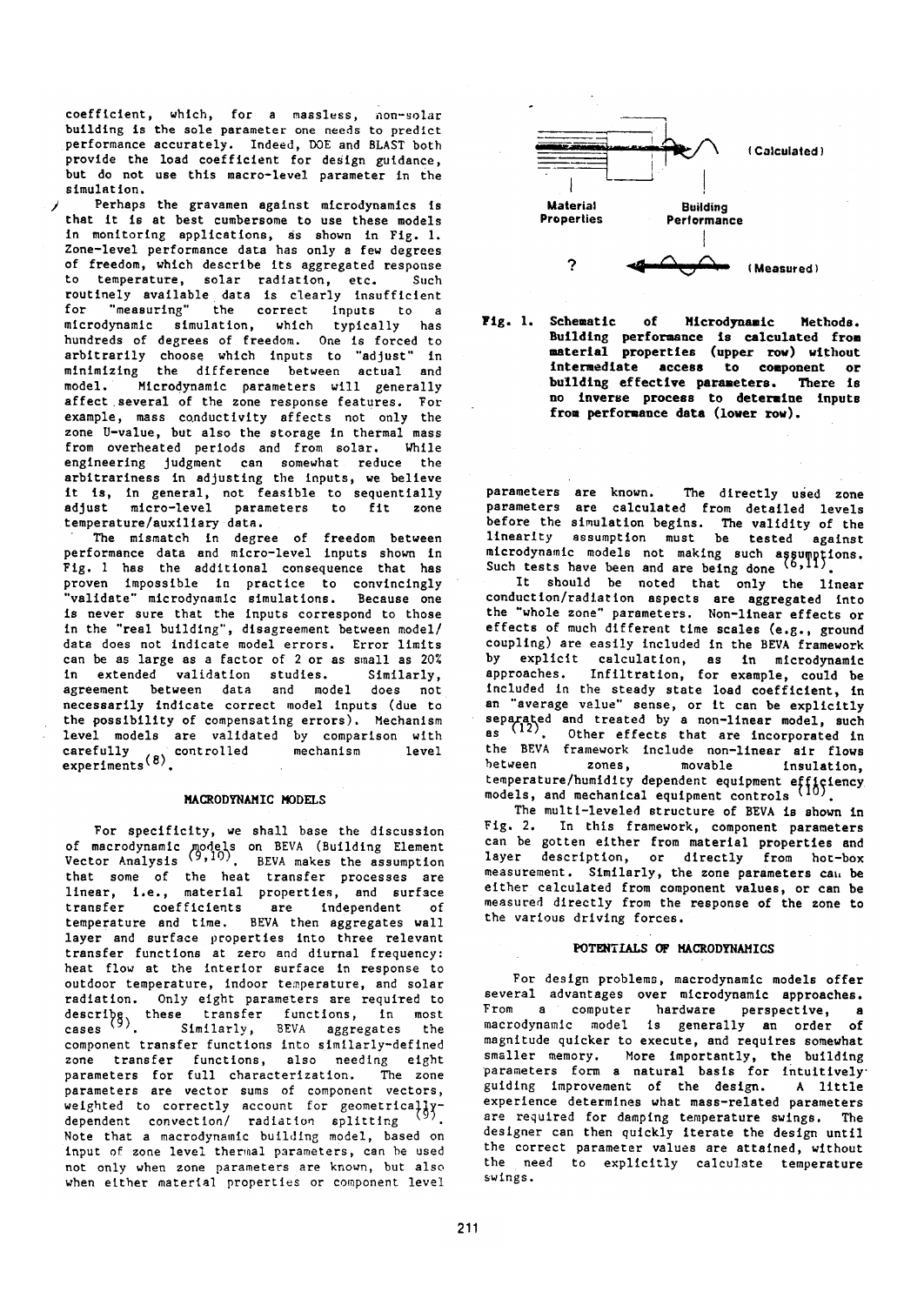

Schematic of the BEVA (macrodynamic) **Fig. 2.** Method. Dynamic component and building parameters are available at intermediate points in the calculation (upper row). Component and building parameters can also be determined from measurement (lower  $row$ ).

A comparison between microdynamic and macrodynamic approaches to several monitoring problems is shown in Fig. 3. Calculation is shown on the upper row and measurement is on the lower row of each of the small diagrams. For microdynamics, the single arrow on the upper rows shows the jump from materials properties to building erformance. Question marks on the lower rows

dicate the lack of unambiguous inverse processes to determine inputs from measurement. For macrodynamics, the multiple arrows across the upper rows indicate the availability of calculated component or building dynamic parameters at intermediate points. Experimentally determined parameters can be compared to calculated results (diamond symbols) or can be used as inputs to the simulation (upward  $arrows$ ).

Reconciling the differences between expected design performance and the actual performance of the building (Fig. 3a) is another application<br>opened up by macrodynamics. The designer can compare the design parameters to those determined by direct measurement. Disagreement indicates performance differs from design prediction because of construction variance, as opposed to unusual weather or operating schedules di-

ffering from those anticipated in the design study. The most significant advantage of macrodynamic models is in monitoring problems. For retrofit applications (Fig 3b), for example, it is not necessary to have a detailed description of the "As operating" zone parameters can be building. obtained from short-term tests and input to the macrodynamic model for subsequent analysis with standardized weather/internal gains. The most appropriate retrofits are intuitively indicated by "non-optimal" parameter values. Note also that savings from a given retrofit can be quickly

rified experimentally, by simulating with .rameters as measured with short term tests before and after the retrofit.



Fig.  $3.$ Schematic of Microdynamic and Macrodynamic Approaches for Various Applications. Calculation is shown on the upper row and measurement is on the lower row of each of the small diagrams.

Macrodynamics provides the framework for fully using dynamic component measurements, (Fig. 3c). With microdynamical approaches, one cannot input these component measurements<br>For example, this forces the user to generally directly. externally devise one-dimensional wall conduction layers with fictitious conductivity, specific heat, etc. which will be ultimately "consistent" with the static and dynamic testing results. This is an arbitrary and uncertain process, which of course inhibits development of testing standards and any use of component data. On the other hand, static and dynamic component measurements are an integral (13), natural element of a macrodynamic framework such as BEVA. The measured component transfer functions are directly used to calculate the zone transfer functions.

For maximum credibility, building energy ratings (Fig. 3d) must be based upon measurement, analogous to EPA mileage ratings. A skeptical public will rightfully question ratings based purely on calculation from idealized handbook or typical values as inputs. Macrodynamics, allowing<br>the building parameters to be determined from short-term measurements, is thus a suitable basis for a credible ratings program. The rating (such<br>as expected BTU/year) would be obtained by<br>macrodynamic simulation with the measured zone parameters, long-term typical weather, and a standardized internal gains profile.

Many buildings have or will have energy systems, which management monitor outdoor temperature and radiation, equipment power and fossil fuel utilization, etc. It is clear that these systems can be extended to provide continuous on-line diagnosis of the mechanical equipment<br>performance (Fig. 3e), if zone thermal loads were calculated accurately. A macrodynamic model of the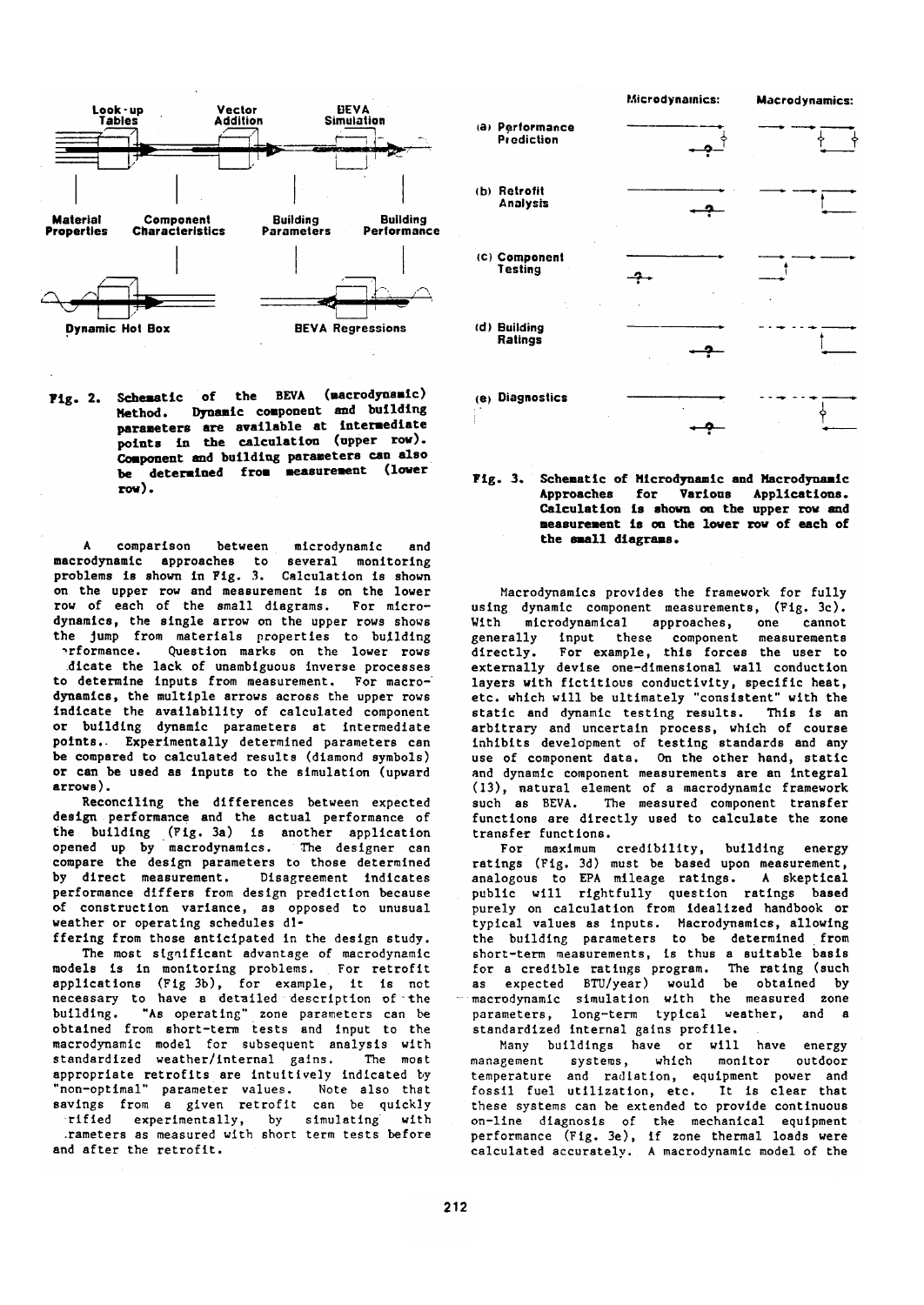building, with inputs determinad from appropriate short-term tests, will provide the needed load information.

Several refinements are needed for the realization of these potentials. First, and most<br>significantly, the errors in regressing mecrodynamic parameters from short-term performance data must be made sufficiently small. The errors will be quite large unless the internal gains are suitably varied to bring out clear, unambiguous<br>signals for the related transfer functions (14). A general procedure is being developed for specifying the short-term test protocol, dependent upon the building at hand (zonal structure, mechanical equipment, etc.) Second, models must be developed for calculating the anticipated annual variations in building parameters (such as in the solar parameter) determined from short-term tests. Lastly, in cases where non-linear phenomena such as phase change walls are important, the theory of and software for incorporating such phenomena in macrodynamic approaches needs completion.

#### SUMMARY AND CONCLUSIONS

Microdynamic models are useful for idealized problems, wherein inputs can be reasonably defined from handbook or typical values. The building energy impact of a variety of non-linear phenomena can be studied in detail, and the effect of However, simplifying assumptions studied. microdynamic models are cumbersome to compare with or to interpret real building performance data. Building parameters must generally be entered at the microlevel, with either component or zone data  $of$ little use, in determining suitable modifications to match the existing structure.<br>There is no practical means to measure the requisite inputs.

Macrodynamic models are useful both for idealized design problems and for monitoring<br>problems. For design problems, the building to be built can be described on the thermophysical properties levels or the component level, whichever is most convenient and accurate. In fact, any<br>desired combination of these two descriptor levels allows the aggregated zone parameters to be computed. Furthermore, the computed values of the several zone parameters offer direct, intuitive guidance to designers on why the building model is so performing, and what must be done to improve it.

Most importantly, a macrodynamic model allows the building zone parameters to be regressed from appropriately-specified short term tests. This approach eliminates the myriad of uncertainties and ambiguities which befall microdynamic approaches. As a result, macrodynamics offers a unified, rigorous approach to a great diversity of energy analysis problems. These applications include:<br>1) determination of why a building performed<br>differently from design expectation, through comparing as-designed and as-measured zone<br>parameters; 2) retrofit engineering and savings<br>prediction, with quick feedback on the actual retrofit impact, if desired; 3) component dynamic testing that can be used directly as inputs to an appropriate macrodymamic simulation; 4) measurement-based energy ratings, with rating indices computed via macrodynamic simulation with parameters determined from short-term test and standardlzed weather/schedules; 5) continual

diagnostics of mechanical equipment, using a macrodynamic model to compute thermal loads.

## **REFERENCES**

 $\sim$ 

- 1. BURCH, J., Sept. 1984, Approaches to Analyzing<br>the Thermal Performance of Commercial Buildings, SERI/TP-253-2485. Solar Energy Research Institute, Golden, CO.
- 2. KUSUDA, T., March 1982, A Comprehensive<br>Variable-Base Degree-Day Method for Simplified Residential Energy Analysis, National Bureau of Standards.
- 3. YORK, D., and TUCKER, E. 1980 eds., DOE-2<br>Reference Manual (Version 2.1), Lawence Berkeley Livermore Group WX-4, LASL, Los Alamos NM, May 1980. LBL-8688.
- 4. HITTLE, D. C., 1977, "The Building Loads Analysis and System Thermodynamics Program," Users Manual, Civil Engineering Research Laboratory, Champaign, IL.
- 5. HIRSCH, J., Feb. 1985, Plan for Development of<br>the Next Generation in Building Energy Analysis Computer Programs, unpublished Department of Energy Report, Lawrence Berkeley Laboratory, Berkeley, CA.
- 6. KUSUDA, T., SUD, I., and ALAREZA, T., 1981,<br>"Comparison of DOE2-Generated Residential Design Energy Budgets with those Calculated by the Degree Day and Bin Method", ASHRAE Trans,  $Vol. 87.$
- 7. AKBARI, H., 1984, "Effects of Variable Film Coefficients on Building Energy Performance", to be published in Energy and Buildings.
- 8. BURCH, J., 1983, A Methodology for Testing of<br>Mechanism Level Simulation of the Commercial<br>Building Thermal Problem, SERI/TR-253-2764, Solar Energy Research Institute, Golden, CO.
- 9. SUBBARAO, K., and ANDERSON, J., July 1982, A Frequency Domain Approach to Passive Building Energy Analysis, SERI/TR-252-1544, Solar Energy Research Institute, Golden, CO.
- 10. SUBBARAO, K., Jan. 1985a, Thermal Parameters for Single and Multizone Buildings and Their<br>Determination from Performance Data,<br>SERI/TR-253-2617, Golden, CO.
- 11. SUBBARAO, K., and BURCH, J., 1985c, Private<br>Communication, Solar Energy Research Institute, Golden, CO. 80401.
- 12. SHERMAN, M., GRIMSRUD, D., 1980, Measurement of Infiltration Using Fan Pressurization and<br>Weather Data, LBL-10852, Lawrence Laboratories,<br>Rerkeley, CA.